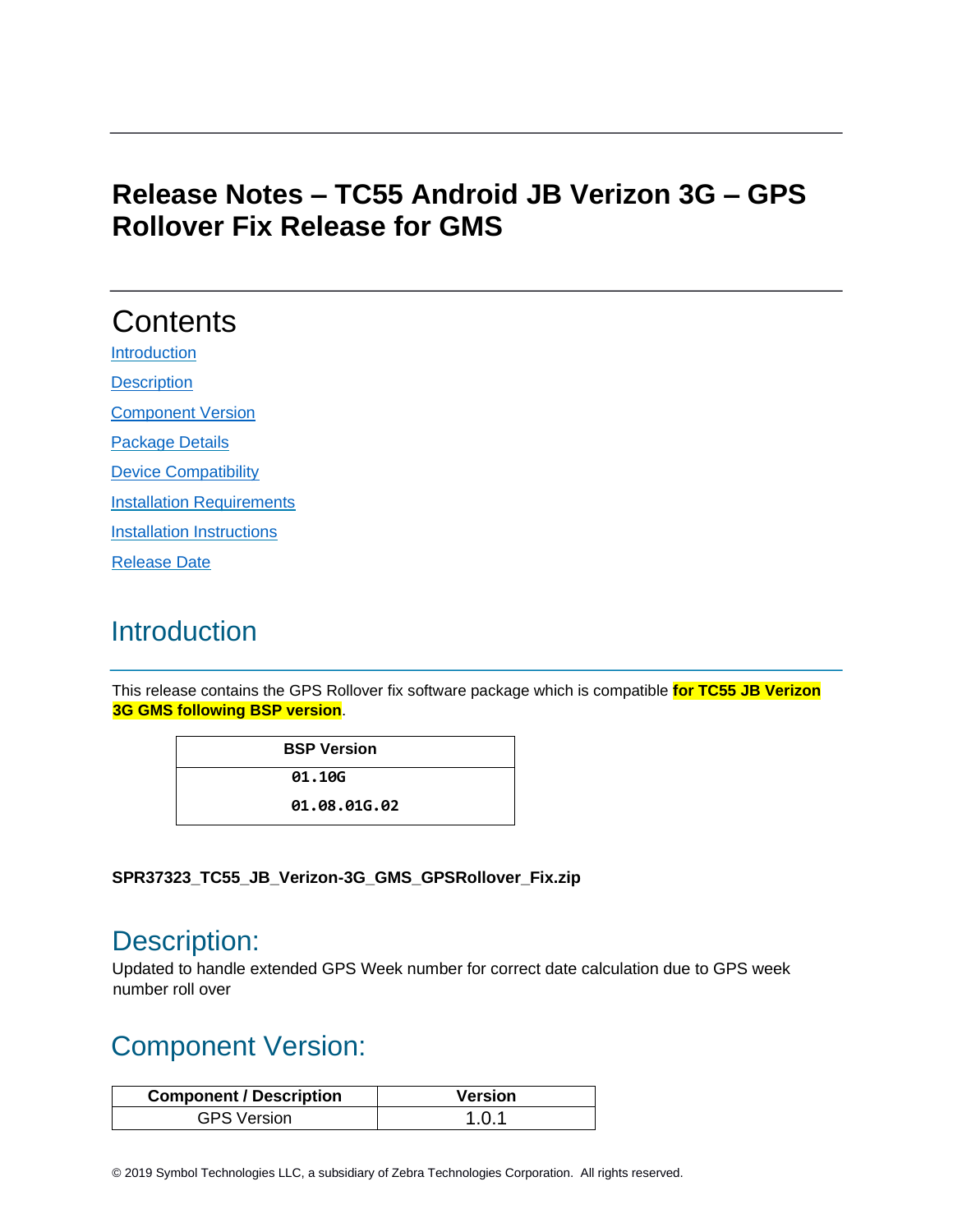# <span id="page-1-0"></span>Package Details

#### **SPR37323\_TC55\_JB\_Verizon-3G\_GMS\_GPSRollover\_Fix.zip**

## <span id="page-1-1"></span>Device Compatibility

This software release has been approved for use with the following Zebra devices.

| <b>Device</b> | <b>OPERATING System</b> |
|---------------|-------------------------|
| TC55          | JB 4.1.2                |

### <span id="page-1-2"></span>Installation Requirements

This SW is intended for all the TC55 JB devices only.

- ADB installed on the PC (including adb drivers)
- USB debugging turned ON (from Developer options)

## <span id="page-1-3"></span>Installation Instructions

- 1. Connect the USB cable from your PC to the device and enable USB mass storage mode on the device.
- 2. On your PC, you should see an internal and external USB mass storage drive (SD card) appears in the File Explore and copy "**SPR37323\_TC55\_JB\_Verizon-3G\_GMS\_GPSRollover\_Fix.zip**" file to any storage.
- 3. Press and hold on the device the Power button, Scan/Action button and Vol+ until the screen is turned OFF.
- 4. Release the Power and Scan/Action buttons and continue to hold Vol+ button.
- 5. The device should enter to Recovery update mode.
- 6. Release Vol+.
- 7. Click on Vol+ or Vol- to navigate and select appropriated storage.